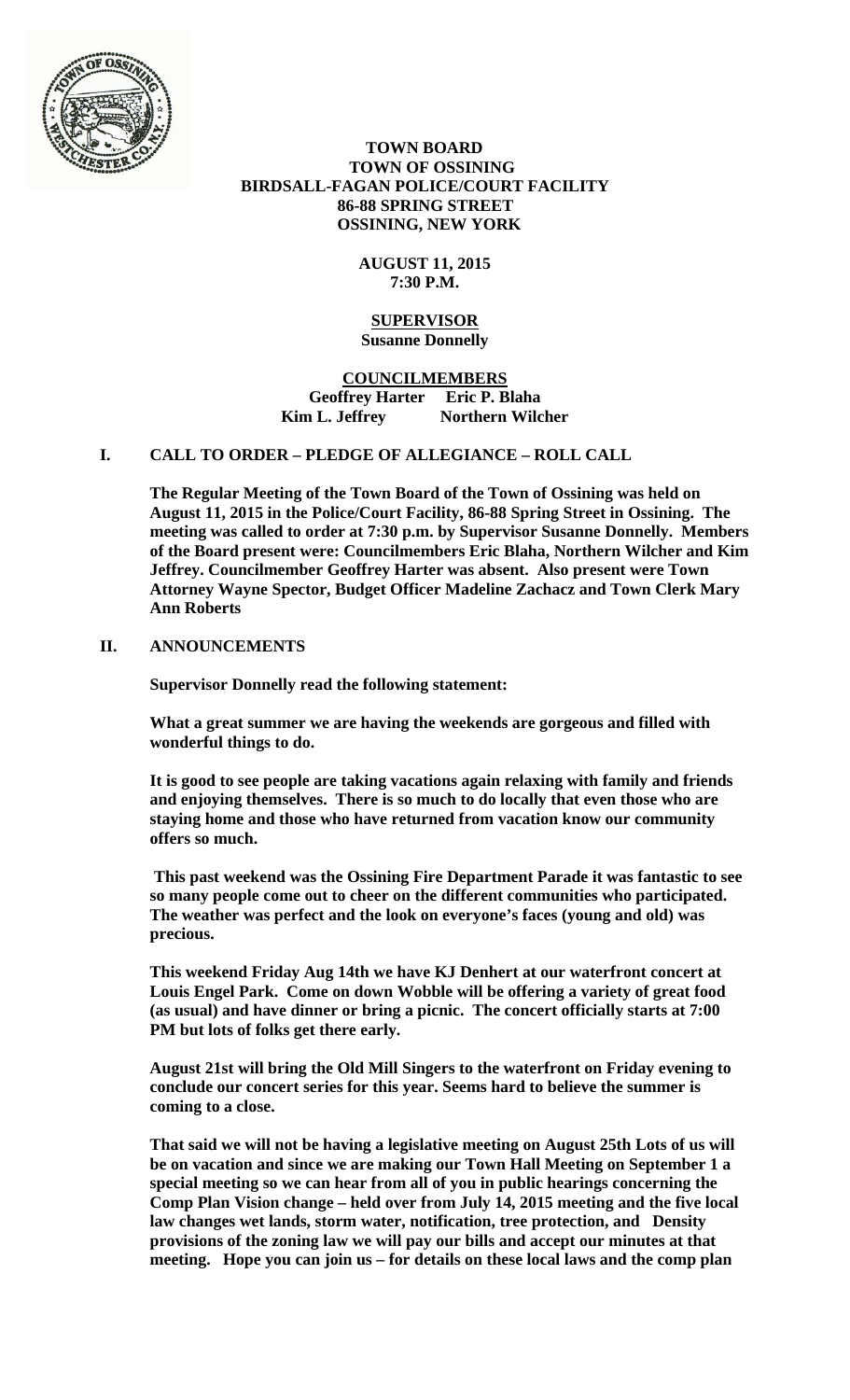**vision changes please go to our web page at www.townofossining.com The Town Hall meeting will be in the Ossining Library at 7:30 PM** 

**These public hearings are on the draft legislation we have had on the web page for the past month or so. We have heard from the Town Planning Board and EAC as well as other interested parties. We will discuss it at our work session next Tuesday Aug 18 with our planning consultant David Stolman and our planning engineer Dan Ciarcia as well as our Town Attorney Wayne Spector. This will be a discussion with the Town Board and will not be open to the floor for public comment. We have a lot to cover and the public hearings will be on September 1st.** 

**Last week we began a discussion on fund raising in the parks during public functions. After some investigation by our law team, in the future we will broaden the subject to soliciting in the Parks so it covers a larger scope. We decided to ask the Rec Advisory Board for a recommendation which will be meeting in September. To be clear this is not when an organization has an event in a Town Park, if they have gone through all the channels and completed all the appropriate forms and the folks going to the event know that there will be soliciting there, this is also not a comment on any organization that gives back to the community and beyond. What it is about is the right of people to be able to go to their parks enjoy themselves and not be approached by anyone selling a good, service or fund raising.** 

#### **Some other exciting news around the Town:**

**The Town of Ossining heard from our fiscal advisor on Wednesday regarding the \$ 2,301,062 Bond Anticipation Note we plan to issue later this month. There was great interest in this BAN from the banking and financial institutions and we received seven low, competitive proposals. The interest rate we got is 0.700%, or less than 3/4 of one percent. We will be using the BAN to pay for:** 

- o **-The 2nd of 3 issues for the reassessment**
- o **-LED street lighting project for the Unincorporated Area**
- o **-Recirculation project at the Louis Engel Spray Park**
- o **-"Roll-Over" of the Old Albany Post Road Dead End Project (for which we anticipate FEMA compensation)**

**We are very pleased with this result!! Our outstanding credit rating of AA2 really pays off!! We are extremely proud of everyone involved.** 

**Paving of roads:** 

o **As of last Friday, Stormytown Road & Brookside Lane has been completed, and Mancuso Drive is well on its way. Gordon Avenue, Blue Lantern Road, and River Parkway will be the next leg of the project.** 

**PLEASE drive only the speed limit and use caution. We will be continuing the work on these roads and by the end of next week when the white and yellow guidelines will be repainted. The police have been notified to closely watch these roads for people who forget that there are other drivers using the road, as well as bikers and walkers.** 

**Millings from the roads being paved:** 

- o **Often when roads are re-paved, there are multiple layers on the surface of the road that must be stripped away to ensure that the road can be properly surfaced, the curbs can do their job, and that storm water catch basins and man hole covers are level with the road. While not all roads require milling, we had several on this project that did.**
- o **Those millings (the layers shaved off of the road) can be re-purposed to grade parking lots, which we have done in the parking lot at Cedar Lane Park, a re-use that also saves money by not having to pay hauling and tipping fees to dispose of the**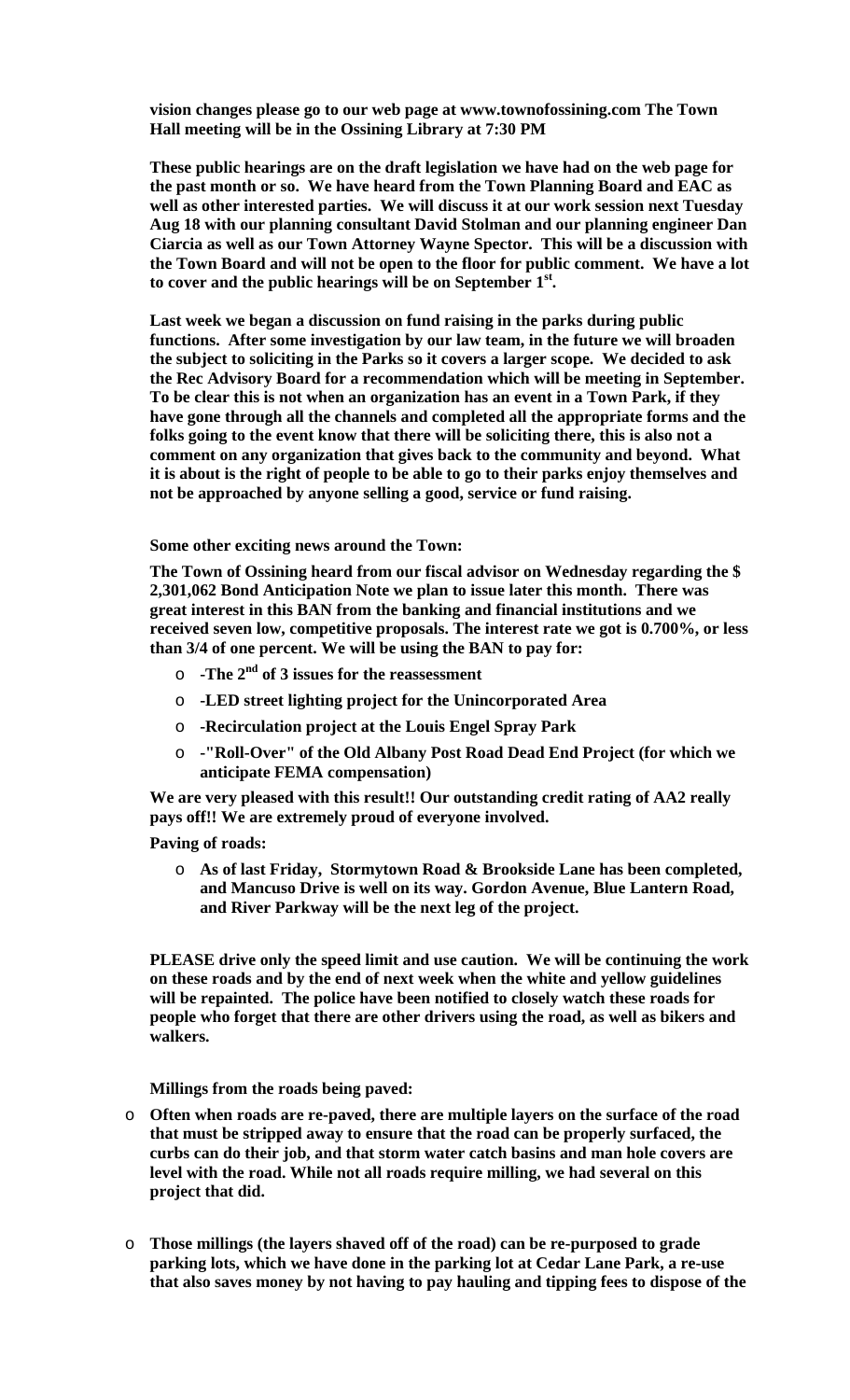**millings. This project has been a great example of true team work (with compliments from the subcontractor doing the milling); the Town Parks Department and Town Highway Department worked together to make sure that, as soon the dump trucks were filled, they went over to Cedar Lane Park's parking lot, where our Parks Foreman Mario and Matteo from our Highway Department rolled out the millings and stabilized the parking lot. This took several hours and, by the end of the day, there were only two piles left. The Parks Department will take care of it ASAP, but in the meanwhile, there are plenty of new, smooth places to park at Cedar Lane! Let us remind everyone that work is always going on in our Parks to keep them green, beautiful and fun- while it might be a slight inconvenience while repairs are in progress, we're sure you'll agree that the results will be well worth it.** 

**Read more about what is going on either by subscribing to get all updates and announcements from the Town Supervisor by going to the web page and signing up, read it right on the web page – everything is posted there or now we have a The Town of Ossining Facebook page – it will not have as much detailed info as the web page but will have all the updates and other informative information.** 

**Mark your calendar now for September 8th when there will be a special presentation at the Town Board Meeting here in the Court Room. , the organization Purple Hearts Reunited and the Department of New York Military Order of the Purple Heart, Chapter 1782 in conjunction with Chapter 21, will present a Purple Heart Medal of PVT John R. Clark to the Ossining Historical Society Museum at the Town of Ossining meeting here in the Court House** 

**To find out more please go to the web page starting tomorrow to read about this local hero or call us at 762-6001 and we will send you a copy of the information we received from the Purple Hearts Reunited organization.** 

**Have a wonderful week and I hope we see you at the waterfront on Friday, August 14th for KJ Denhert!!** 

### **III. PUBLIC COMMENT ON AGENDA ITEMS**

### **IV. BOARD RESOLUTIONS**

### **A. Approval of Minutes-Regular Meeting**

**Councilmember Wilcher moved and it was seconded by Councilmember Jeffrey that the following be approved:** 

**Resolved, that the Town Board of the Town of Ossining hereby approves the July 28, 2015, Minutes of the Regular Meeting as presented.** 

### **Motion Carried: Unanimously**

## **B. Approval of Minutes-Special Meeting**

**Councilmember Wilcher moved and it was seconded by Councilmember Jeffrey that the following be approved:** 

**Resolved, that the Town Board of the Town of Ossining hereby approves the August 4, 2015, Minutes of the Special Meeting as presented.** 

 **Motion Carried: Unanimously** 

### **C. Approval of Voucher Detail Report**

**Councilmember Blaha moved and it was seconded by Councilmember Jeffrey that the following be approved:**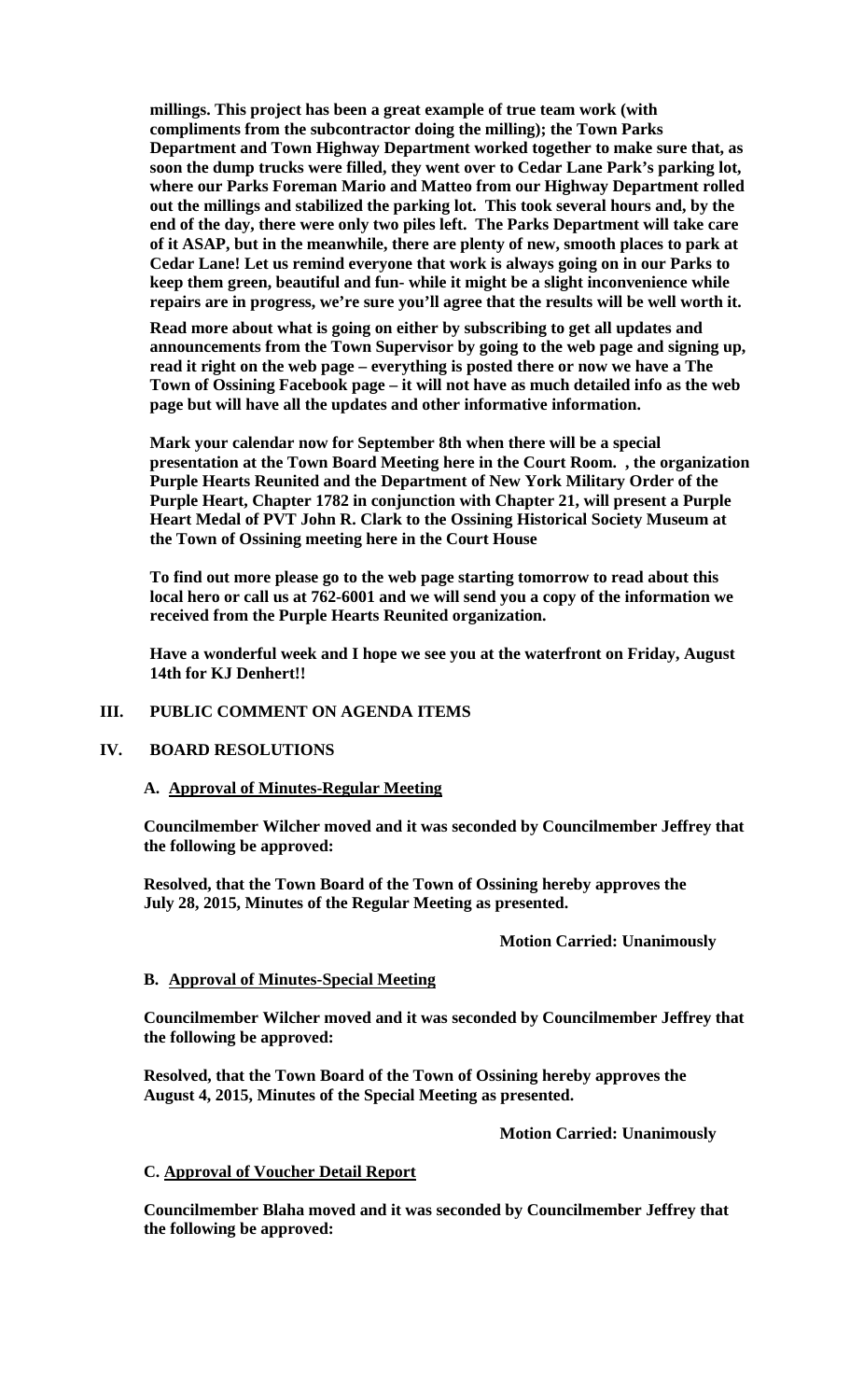**Resolved, that the Town Board of the Town of Ossining hereby approves the Voucher Detail Report dated August 11, 2015 in the amount of \$654,330.79 Motion Carried: Unanimously** 

**D. Calling for a Public Hearing in the matter of Local Law #5 of 2015- "Amending Notification Provisions of the Town Code"**

**Councilmember Jeffrey moved and it was seconded by Councilmember Wilcher that the following be approved:** 

**Resolved, that the Town Board of the Town of Ossining hereby calls for a Public Hearing to be held on Tuesday, September 1st, 2015 at 7:30 PM at the Budarz Theater of the Ossining Public Library, 53 Croton Avenue, Ossining, in the matter of "Amending Notification Provisions of the Town Code".** 

 **Motion Carried: Unanimously** 

**E. Calling for a Public Hearing in the matter of Local Law #6 of 2015- "Amending the Tree Protection Chapter of the Town Code"**

**Councilmember Jeffrey moved and it was seconded by Councilmember Wilcher that the following be approved:** 

**Resolved, that the Town Board of the Town of Ossining hereby calls for a Public Hearing to be held on Tuesday, September 1st, 2015 at 7:35 PM at the Budarz Theater of the Ossining Public Library, 53 Croton Avenue, Ossining, in the matter of "Amending the Tree Protection Provision of the Town Code".** 

 **Motion Carried: Unanimously** 

**F. Calling for a Public Hearing in the matter of Local Law #7 of 2015- "Amending the Freshwater Wetlands, Watercourses and Water Bodies Protection Chapter of the Town Code"**

**Councilmember Blaha moved and it was seconded by Councilmember Jeffrey that the following be approved:** 

**Resolved, that the Town Board of the Town of Ossining hereby calls for a Public Hearing to be held on Tuesday, September 1st, 2015 at 7:40 PM at the Budarz Theater of the Ossining Public Library, 53 Croton Avenue, Ossining, in the matter of "Amending the Freshwater wetlands, Watercourses and Water Bodies Protection Chapter of the Town Code".** 

 **Motion Carried: Unanimously** 

**G. Calling for a Public Hearing in the matter of Local Law #8 of 2015- "Amending the Steep Slope Protection Chapter of the Town Code"**

**Councilmember Wilcher moved and it was seconded by Councilmember Jeffrey that the following be approved:** 

**Resolved, that the Town Board of the Town of Ossining hereby calls for a Public Hearing to be held on Tuesday, September 1st, 2015 at 7:45 PM at the Budarz Theater of the Ossining Public Library, 53 Croton Avenue, Ossining, in the matter of "Amending the Steep Slope Protection Chapter of the Town Code".** 

 **Motion Carried: Unanimously** 

**H. Calling for a Public Hearing in the matter of Local Law #9 of 2015- "Amending the Subdivision of Land and Zoning Chapters of the Town Code"**

**Councilmember Jeffrey moved and it was seconded by Councilmember Wilcher that the following be approved:**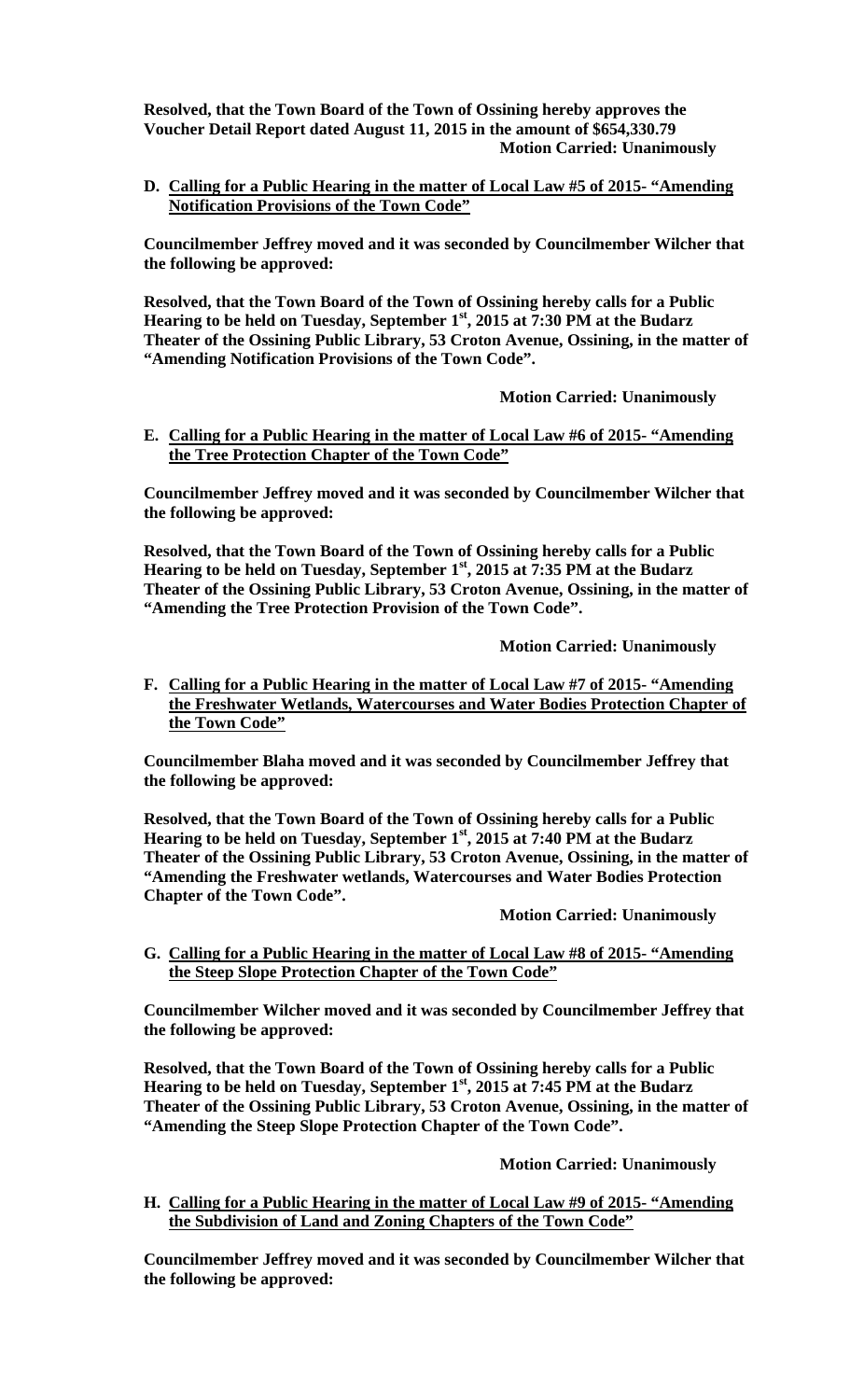**Resolved, that the Town Board of the Town of Ossining hereby calls for a Public Hearing to be held on Tuesday, September 1st, 2015 at 7:50 PM at the Budarz Theater of the Ossining Public Library, 53 Croton Avenue, Ossining, in the matter of "Amending the Subdivision of Land and Zoning Chapters of the Town Code".** 

 **Motion Carried: Unanimously** 

### **V. CORRESPONDENCE TO BE RECEIVED AND FILED**

**Councilmember Jeffrey moved and it was seconded by Councilmember Wilcher that the following be approved:** 

**Resolved, that the Town Board of the Town of Ossining hereby accepts the following:** 

**Planning Board Meeting Minutes** 

 **Motion Carried: Unanimously** 

### **VI. MONTHLY REPORTS**

**Councilmember Blaha moved and it was seconded by Councilmember Wilcher that the following be approved:** 

**Resolved, that the Town Board of the Town of Ossining hereby accepts the following monthly reports for the month of July 2015:** 

- **G.E. Helicopter Report**
- **Town Clerk's Office**
- **Town Supervisor's Office**
- **Town Building Department**

## **Motion Carried: Unanimously**

### **VII. VISITOR RECOGNITION**

**Karen Wells, Applebee Farm Road, Croton-on-Hudson, New York discussed two projects which will affect the Town of Ossining. The Sunshine Hospital & Rehab facility is located in New Castle, but apparently have been having talks with the Town of Ossining. This will cause serious damage to the neighbors. We found out about this project by accident never having been notified by the property owner.** 

**Linda Loeb, Cedar Lane, has a number of general concerns regarding the transparency of New Castle regarding the Cedar Lane projects. It is her understanding that they are near a determination and stated apparently the Town has signed off on the sewage plan and that they must proceed hastily. They want to cut down 266 mature trees and since they do not have space to replace them, they will make a deposit in the New Castle Tree Bank. They will be drilling wells for the additional bed count. The only information we received was a talk by Steve Worthy with the history of the Kress Family.** 

**Matthew Gullotta, Emwilton Place, announced Ossining Family Fun Night being presented by Gullotta House at Nelson Park on August 13, 2015 from 6:00 – 9:00 p.m. There will be games, pony rides, inflatable rides, food, drinks and raffles. The Westchester Knicks will also sponsor basketball games and clinic for ages 3 – 17. A portion of the raffles and suggested donation for rides will be going to help two families.** 

**Jeffrey Manocherian, Cedar Lane, spoke relative to the expansion of the Sun Shine Hospital and Rehab Facility. He is one of the largest neighbors to this facility and although they do good work this explanation is too much. This organization is a for**